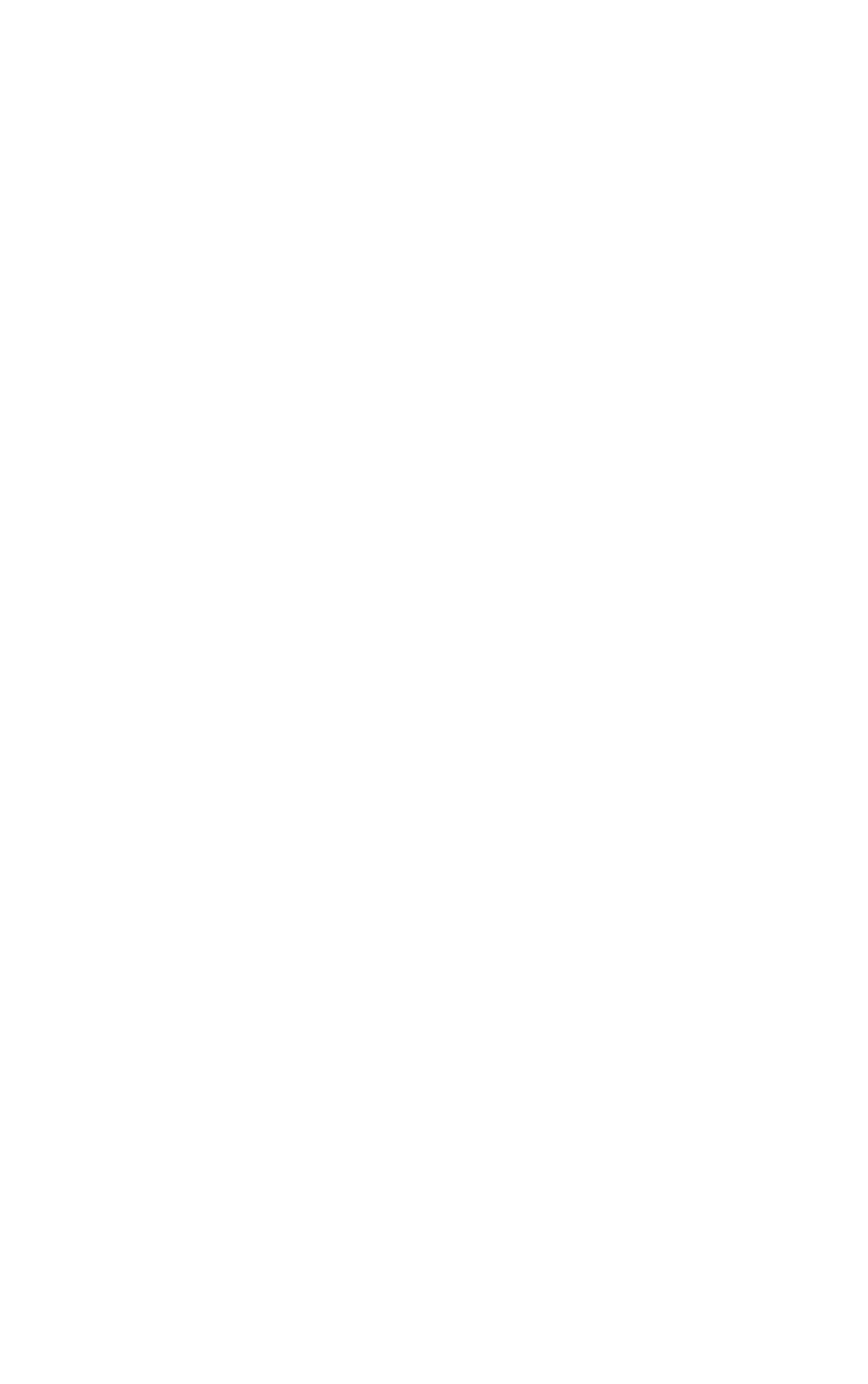**Bread With Artisanal Butter, Trikalinos Bottarga and EVOO from Corfu Island € 3,00 per person**

### **RAW**

#### **FISH OF THE DAY**

**Apple-Ginger Juice, Smoked Salmon Roe € 23,00**

**Grilled Wild Greens, Dill, Fennel, Lemon € 23,00**

> **Chili, Lime, Coriander € 23,00**

#### **SEA FOOD-VEG**

**Calamari, Lemon, Oregano, EVOO, Bottarga € 21,50**

**Organic Zucchini Tataki, Spearmint Yogurt, Aged Vinegar, Bell Peppers € 16,50**

> **Local Shrimps, Scallop, Tomato, Chili, Oregano € 25,00**

#### **RED MEAT**

**Naxos Beef Fillet Classic Tartare, Fried Zucchini, Wild Greens € 23,00**

 **Naxos Dry Aged Beef Fillet Tataki, Pickled Chili, EVOO, Aged Balsamic Vinegar € 23,00**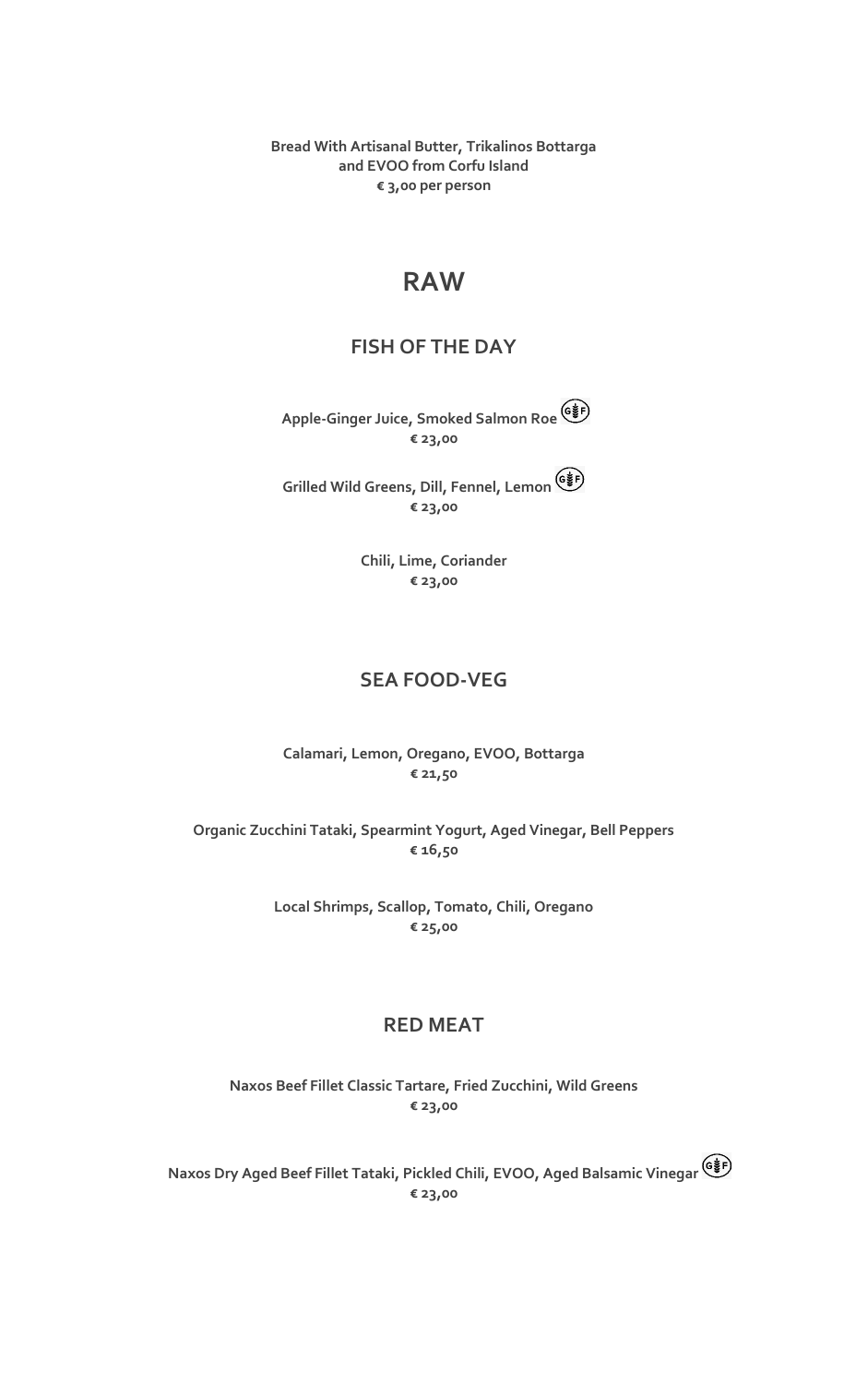### **SALADS**

**Tiger Prawns, Jamon Iberico, Organic Lettuce, Egg, Spicy Mayo € 20,00**

**Black Pork Bacon, Organic Green Leaves, Egg, Smoked Eel- Aubergine Vinaigrette € 20,00**

**Cherry Tomatoes, Peppermint, Spring Onion, 100% Goat Milk Haloumi, Carob Rask € 17,00**

**Organic Seasonal Green Salad, Spring Onion, Herbs, Vinaigrette € 15,00**

**Greek Salad, Pickled Sea Fennel, Olives, "Xinomyzithra", EVOO € 18,00**

### **COLD STARTERS**

**"Tarama", Greek Fyllo, EVOO € 13,00**

**White Grouper, "Athenian Salad", Potato, Carrots, Celery € 21,50**

**Santorini Fava, Slowly Cooked Aubergine, Tomato, Peppermint € 13,50**

# **HOT STARTERS**

**Grilled Greek Octopus, Santorini Fava, Grilled Bread, Tomato € 22,00**

**Roasted Scallops (3ps), Smoked Aubergine Puree € 25,50**

**Grilled Black Pork "Keftedakia", "Tarama", Grilled Calamari € 18,00**

> **Spinach Pie, Feta Cheese**  $\mathcal{D}$  / Cheese pie **€ 14,50**

**Black Truffle Open Pie, Beef Fillet, Bacon, Mushrooms € 24,00**

**Tiger Prawns Open Pie, Aubergine, Feta Cheese, Peppers, Tomato, Basil € 22,00**

**Fried Seasonal Vegetables,** *Tzatziki***, Fried** *Graviera* **Cheese € 17,00**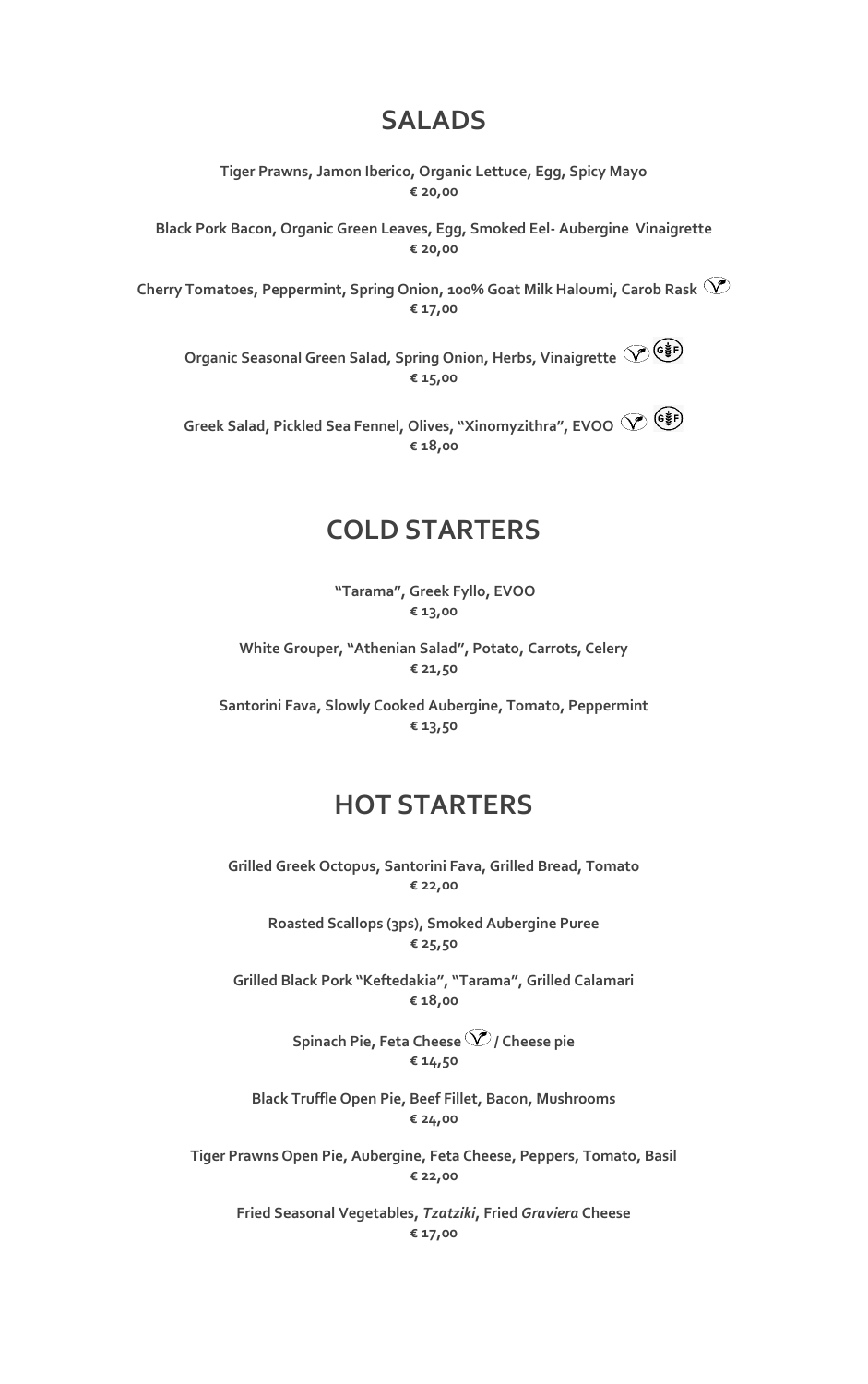## **MAIN COURSE**

**Fish of the Day "Giouvetsi", Tomato, Cinnamon, Orzo Pasta € 35,00**

**Grilled Fish of the Day, Wild Greens, EVOO, Lemon € 32,00**

> **Skirt steak, Mushroom Purée, Wild Rice € 31,00**

**Black Angus Flap Steak, Potato and Onion Purée, Black Truffle and Shallot Vinaigrette € 33,00**

**Beef Cheeks, Smoked Aubergine Purée, Potato Sticks € 26,50**

> **Cookoovaya's Famous Fish Collar (Serves 2) € 60,00**

**Grilled Beef Fillet, Porcini Risotto, Parmesan € 32,00**

# **WHOLE FISH / BEEF CUTS**

**Fish of the Day (Golden Grouper, Red Seabream, Dentex, Snapper, Dusky Grouper), Grilled, Steamed, Soup, Casserole, Raw € 95,00 per Kilo**

> **Greek Beef Cuts ( Fillet, Sirloin, Ribeye, Porterhouse, T-Bone) € 90,00 per Kilo**